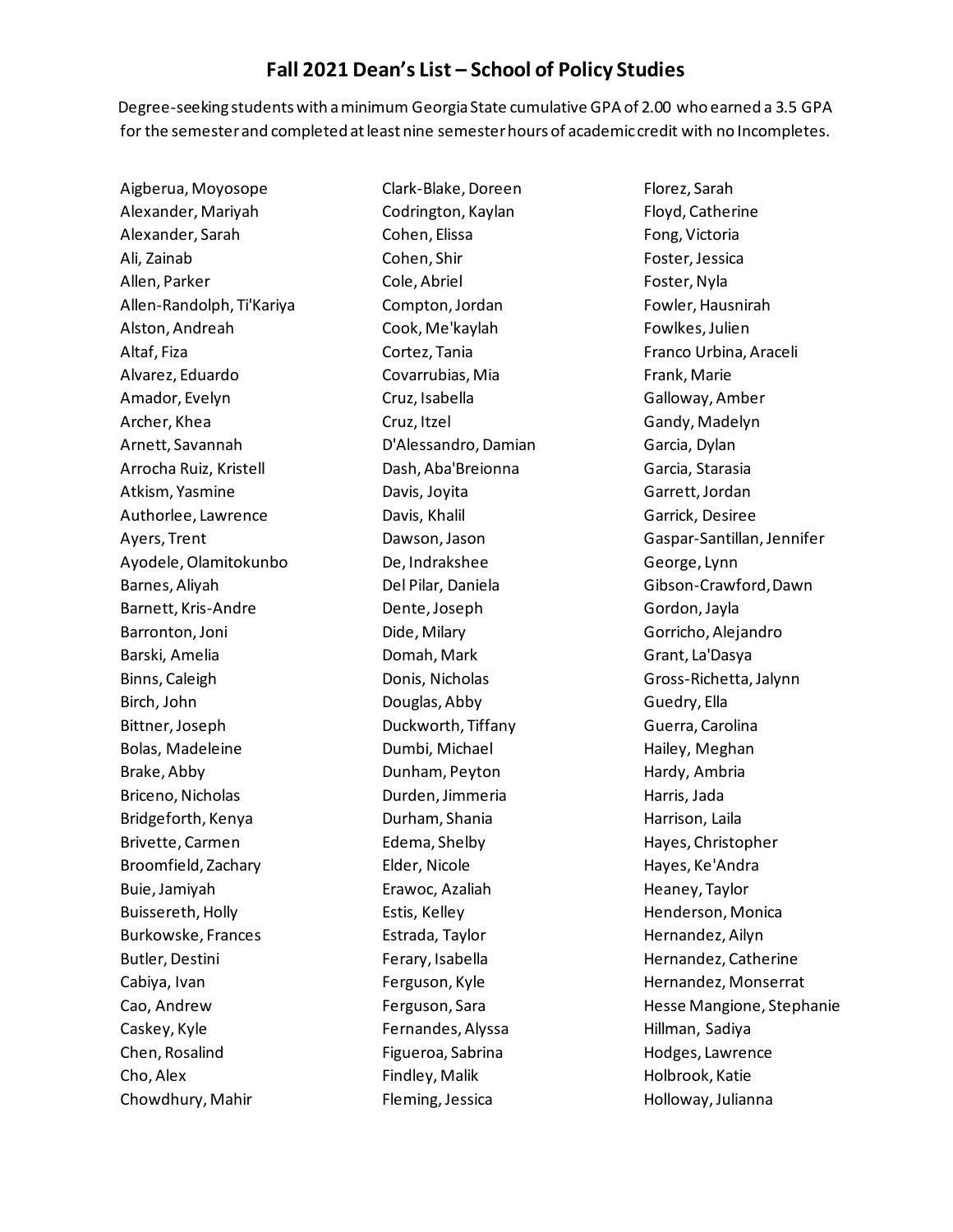## **Fall 2021 Dean's List – School of Policy Studies**

Degree-seeking students with a minimum Georgia State cumulative GPA of 2.00 who earned a 3.5 GPA for the semester and completed at least nine semester hours of academic credit with no Incompletes.

Holton, Dominique Hong, David Hoque, Iman Horne, Rebecca Huerta Cabanas, Jennifer Hysaw, Halimah Jackson, Alexandria Jackson, Pakitta Jallah, Willienetta James, Shallen Jiang, Kevin Johnson, Alaina Johnson, Anitra Johnson, CaNeshia Johnson, Crystal Johnson, Immanuel Johnson, Lyanni Jones, Ceairrah Jones, Lauren Jones, Paige Jones, Tiffany Jordan, Matthew Joy, Kathryn Kamboj, Bharat Kang, HyunGyu Kayhan, Matt Khadir, Razan Kim, Joshua Kim, Junghee Kim, Justin King, Tashnie Klutse, Ameloho Knight, Joshua Knowles, Amira Kuthuru, Vishaal Lacy, Joseph Lambert, Kajahna Lamson, Eileen Lane, Joshua Le, Maxwell

Lea, Russell Leanos, Camila Lee, Christa Leete, Emily Leidelmeijer, Grace Leonard, Jessica Lewis, Destiny Lewis, Tangie Lewis, Victoria Lewisdixon, Stephanie Like, Taylor Lin, Yueying Lodge, Meredith Lopez, Anahi Lopez Espinoza, Yesenia Losey, Kameron Lucas, Cameron Lundy, Najah Luu, Long Maddox, Aanyra Maestre, Shanda Malone, Aylea Malone, Cassandra Mancuso, Carley Martin, Nina Martinez, Francisco Martinez, Jessica McDaniel, Madelyn McFarland, Kyle McWhorter, Haylee Medina, Bryan Meles, Fana Mendoza, Noelle Mendoza Altamar, Yoharis Middleton, Cierra Miller, Ashton Million, Chandler Misreelal, Arianne Mitha, Nida Mixon, Lael

Molina Ordonez, Nathalie Molokandova, Malka Morrow, Alexandra Moultrie, Malachi Munevar, Edwin Munyon, Dakota Murphy, Victor Nabee, Zaey Nair, Ragini Ngamdee, Suthasinee Nguyen, James Nguyen, Joseph Nguyen, Thu Norwood, Diamond Nunes, Kimberly Nzeribe, Pierce O'Shea, Lily Odds, Sage Page, Zaria Paiz, Aubria Palma, Jennifer Pelaez Maya, Veronica Peoples, Titanya Perez Vidal, Alexis Perez-Velasquez, Edwin Perry, Koi Persaud, Victoria Philip, Ann Pierre, Briana Pilipili, Noela Pineda, Lisset Portugal, Julio Prelutsky, Brady Pulley, Christopher Purser, Casey Quinones, Luis Reyes, Taylor Richard, Kasie Rife, Catherine Robinson, Jalisa